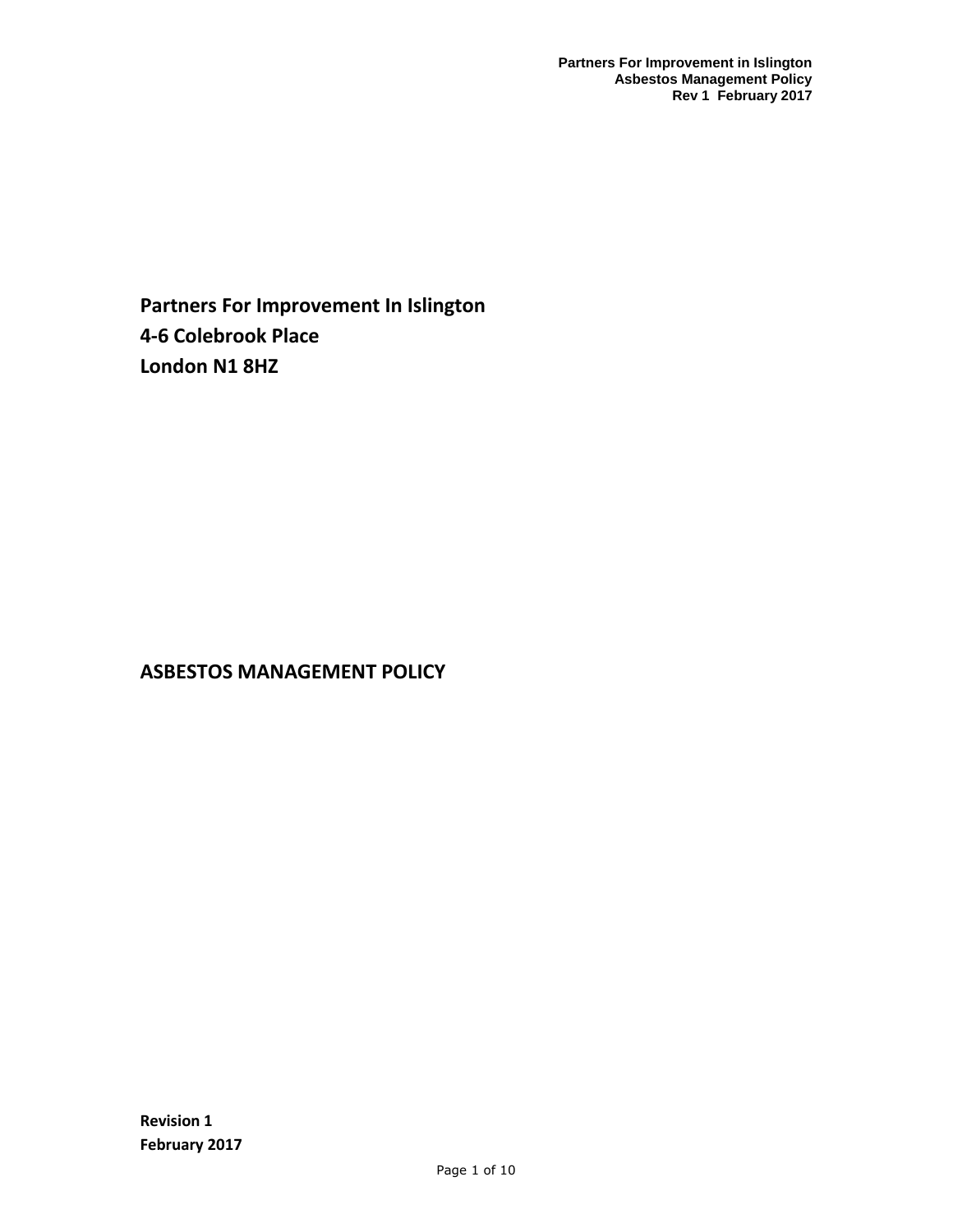## **CONTROL SHEET**

| Issue No. | <b>Revision</b> | Date Issued | <b>Description of Revision</b> |                    | Reviewed by: |
|-----------|-----------------|-------------|--------------------------------|--------------------|--------------|
|           |                 |             | Page No                        | Comment            |              |
|           |                 | 27/09/17    |                                | <b>New Version</b> | JV, MC       |
|           |                 |             |                                |                    |              |
|           |                 |             |                                |                    |              |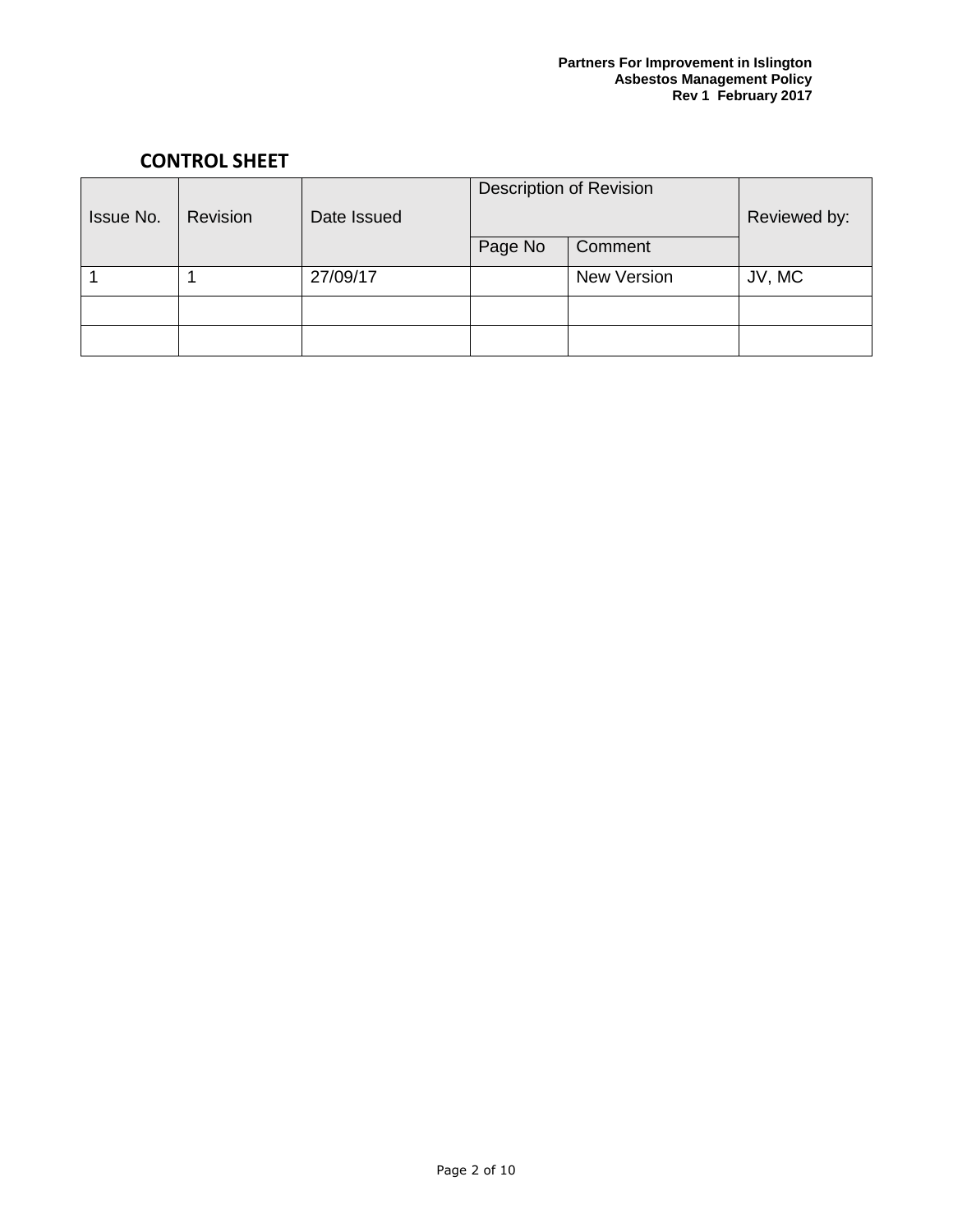## **1 POLICY STATEMENT & ASBESTOS MANAGEMENT PLAN**

1.1 As Duty Holder, Partners (hereinafter known as (The SPV) will take all reasonably practicable steps to prevent and control the risk from exposure to asbestos in all properties that it manages.

- The SPV will maintain an open information policy and will work with tenants, residents, staff groups, Main Sub-Contractors, Sub-Contractors and statutory bodies to agree and deliver solutions to asbestos management issues.
- The SPV will implement its management strategy by empowering all staff with the appropriate training, skills and resources needed to safely manage asbestos management.
- The SPV shall ensure that prompt remedial action shall be taken to safeguard persons in properties where there is a serious risk from asbestos exposure.
- •

1.2 As an overview, the duties include:

- Arranging management surveys to identify asbestos containing materials
- Compiling an Asbestos Register, contents in accordance with HSE guidance
- Developing this Asbestos Management Policy/Plan, including procedures for working on ACMs, the schedule for monitoring the materials' condition; and how relevant persons will be informed about location of these procedures and contents of the Asbestos Register
- Where no information is provided, it will be assumed, unless there is strong evidence to the contrary (e.g. age of building) that the material contains asbestos
- Prior to maintenance or refurbishment of properties, a demolition and refurbishment survey will be commissioned
- Where Main Sub-Contractors commission an asbestos survey, or any remediation/removal works, they will submit said survey/information to the SPV Asset Manager within 5 working days of receipt, for inclusion/update on the Asbestos Register
- All Main Sub-Contractors, Sub-Contractors and employees will comply with the Partners' Asbestos Management Policy, including arrangements for:
	- o materials assessment via surveying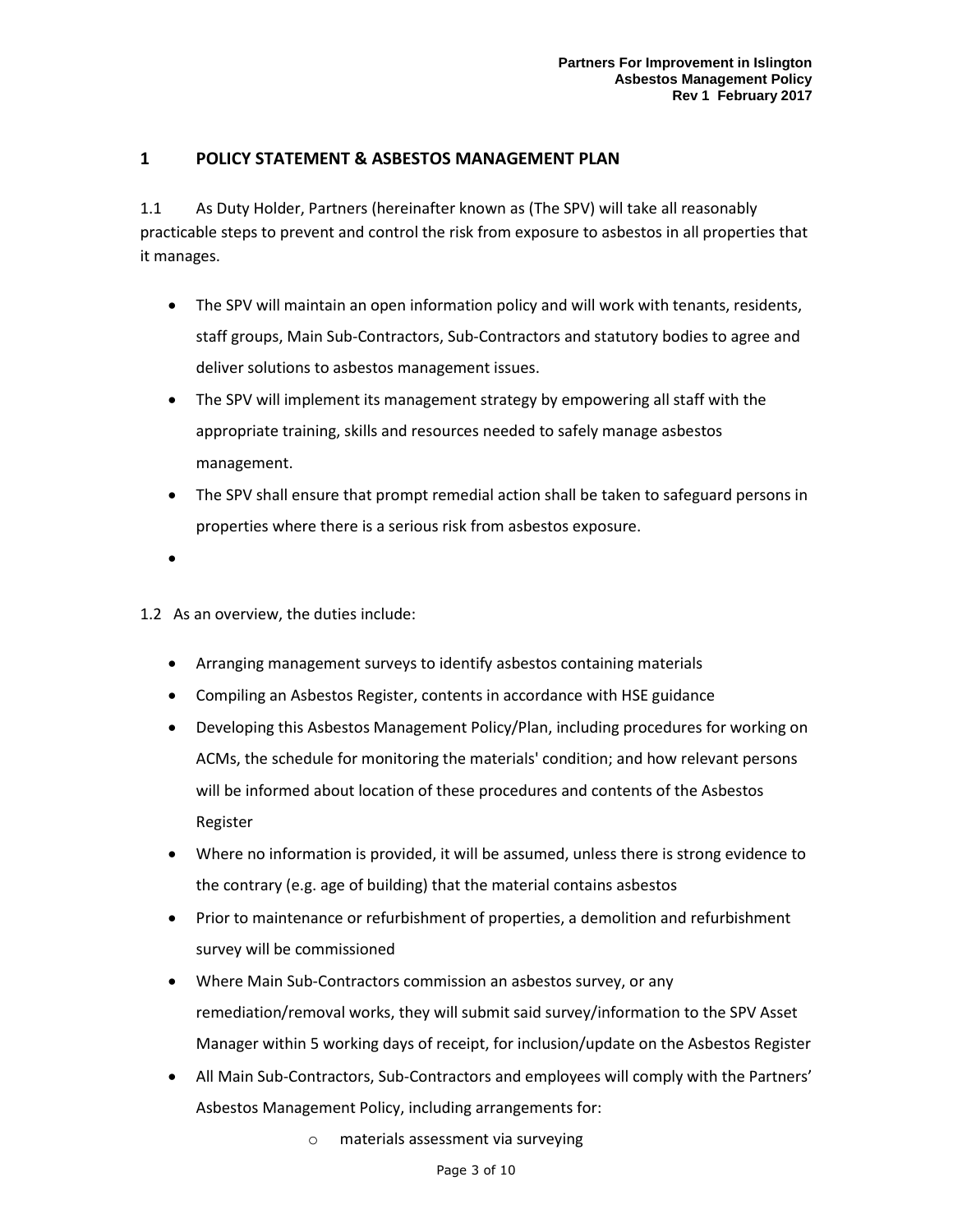- o Asbestos remediation
- o Controlling accidental exposure
- No contractors will work with asbestos-containing materials
- All contractor operatives will receive, as a minimum, asbestos awareness training that satisfies the requirements of Regulation 10 of the Control of Asbestos Regulations 2012 and the supporting Approved Code of Practice L143 'Managing and working with asbestos'.
- All contractors are responsible for ensuring those working in areas containing ACMs have access to, and consult the asbestos database, which is updated by the SPV's Lead Contract Administrator within five working days of new information submitted
- All asbestos incidents must be immediately reported to the SPV Asset Manager see accident reporting procedures for further details

#### **2 OUR COMMITMENT**

2.1 The SPV are committed to ensuring the safety of all staff, contractors, tenants and other relevant persons in relation to the safe management of asbestos containing materials (ACM's).

- **The SPV are committed to continual improvement to our asbestos management process**
- We are committed to comply with legislation and to base management of risk on best practice guidance
- We will document, implement and maintain our policy
- We will communicate our policy to all relevant employees
- We will make our policy available to all interested parties including: residents, employees, enforcing authorities and other social housing providers
- We will review our policy periodically

## **3 CONTINUAL IMPROVEMENT**

3.1 The SPV will work with asbestos management professionals in the public and private sector to keep informed of emerging issues that could affect our employees, contractors, tenants and other persons legitimately on our properties.

3.2 The SPV will provide and maintain a suite of supporting guidance documents and information papers that will inform and direct our stakeholders.

3.3 The SPV will review existing guidance annually. Where new guidance is issued or there are asbestos exposure or management issues identified in our properties, we will use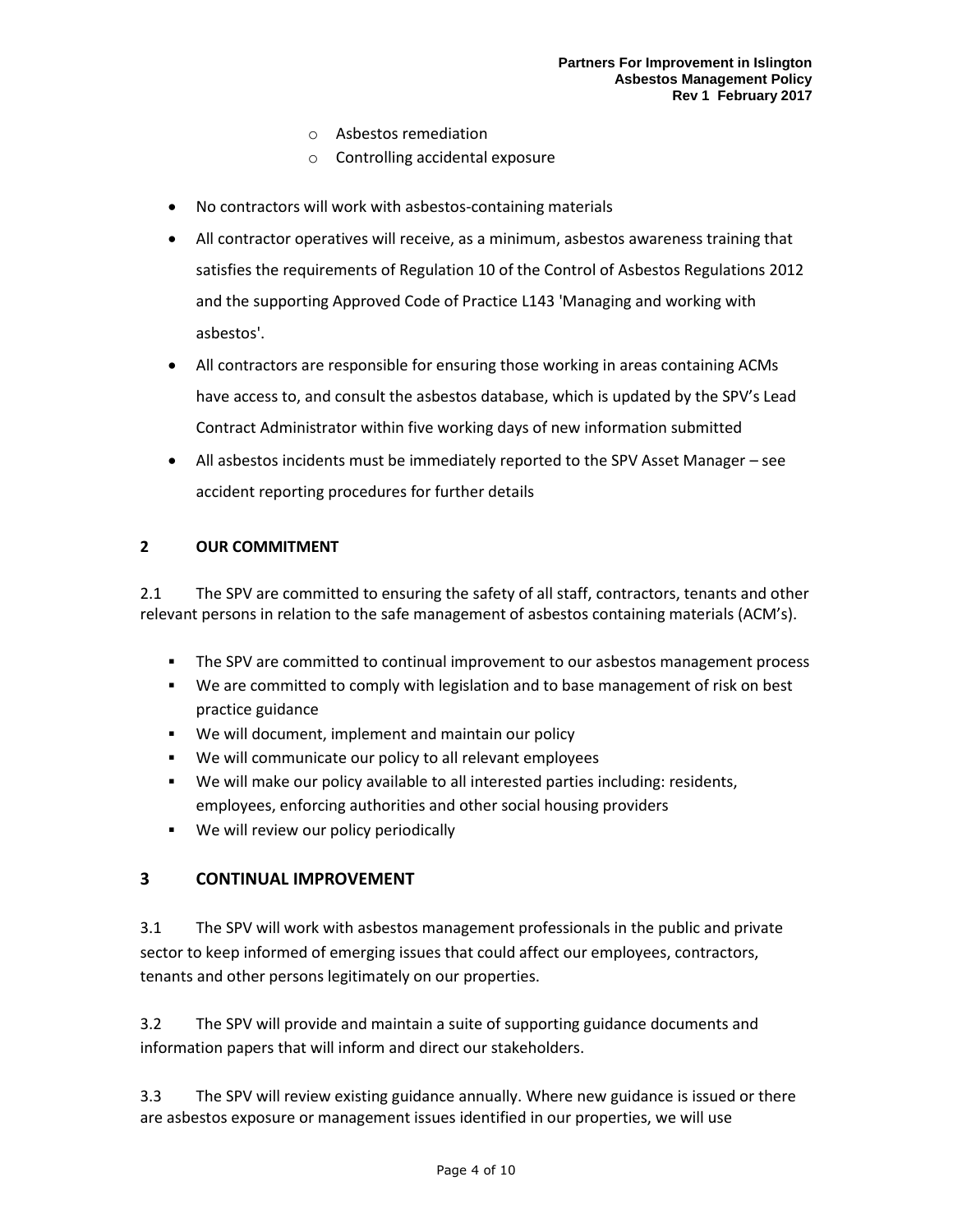information gained to identify any implications for The SPV and, where deficiencies are apparent, existing guidance will be amended accordingly.

## **4 COMPLIANCE with LEGISLATION**

- 4.1 This Policy will assist The SPV in complying with its duties under:
	- The Control of Asbestos Regulations 2012
	- The Management of Health and Safety at Work Regulations 1999
	- The general requirements of the Health and Safety at Work Etc. Act 1974
	- Defective Premises Act 1972

4.2 The SPV Board of Directors will support the SPV Asset Manager to address all asbestos management controls as outlined in this policy

4.3 In order to best meet the requirements of legislation, The SPV will maintain a series of Guidance Notes and Procedures (Appendix 1) that will outline, in detail, the methodology to be adopted to meet the standards outlined in relevant legislation and Health and Safety Executive (HSE) guidance (Appendix 2)

#### 4.4 **The SPV Responsibilities – Landlord Areas**

In order to achieve compliance with Regulation 4 of the Control of Asbestos Regulations and the 'Duty to Manage Asbestos in Non-Domestic Premises', The SPV will hold a management survey to HSG264 'The Survey Guide' for all properties under management. The SPV will establish and maintain a bespoke property asbestos register and management plan based upon risk assessment principles for any ACM's identified as part of the above surveys. The SPV will ensure Asbestos Registers are updated within 5 working days of receipt of new information

#### 4.5 **The SPV Responsibilities – Tenanted Areas**

Although the Control of Asbestos Regulations 2012 do not apply to domestic premises, The SPV are obliged through other legislation (Health and safety at Work Act, Defective Premises Act and Construction Design and Management Regulations) to ensure that they manage any activities associated with their tenants' demised areas, including refurbishment programs, in a safe manner. This will require effective communication with tenants and contractors and where necessary the instruction of refurbishment and demolition asbestos surveys as per HSG264. The SPV will ensure Asbestos Registers are updated within 5 working days of receipt of new information

4.6 The SPV will ensure that condition reviews are undertaken on identified ACMs in order minimise the risk of asbestos exposure.

#### 4.7 **Main Subcontractor Responsibilities**

Main Sub-Contractors must: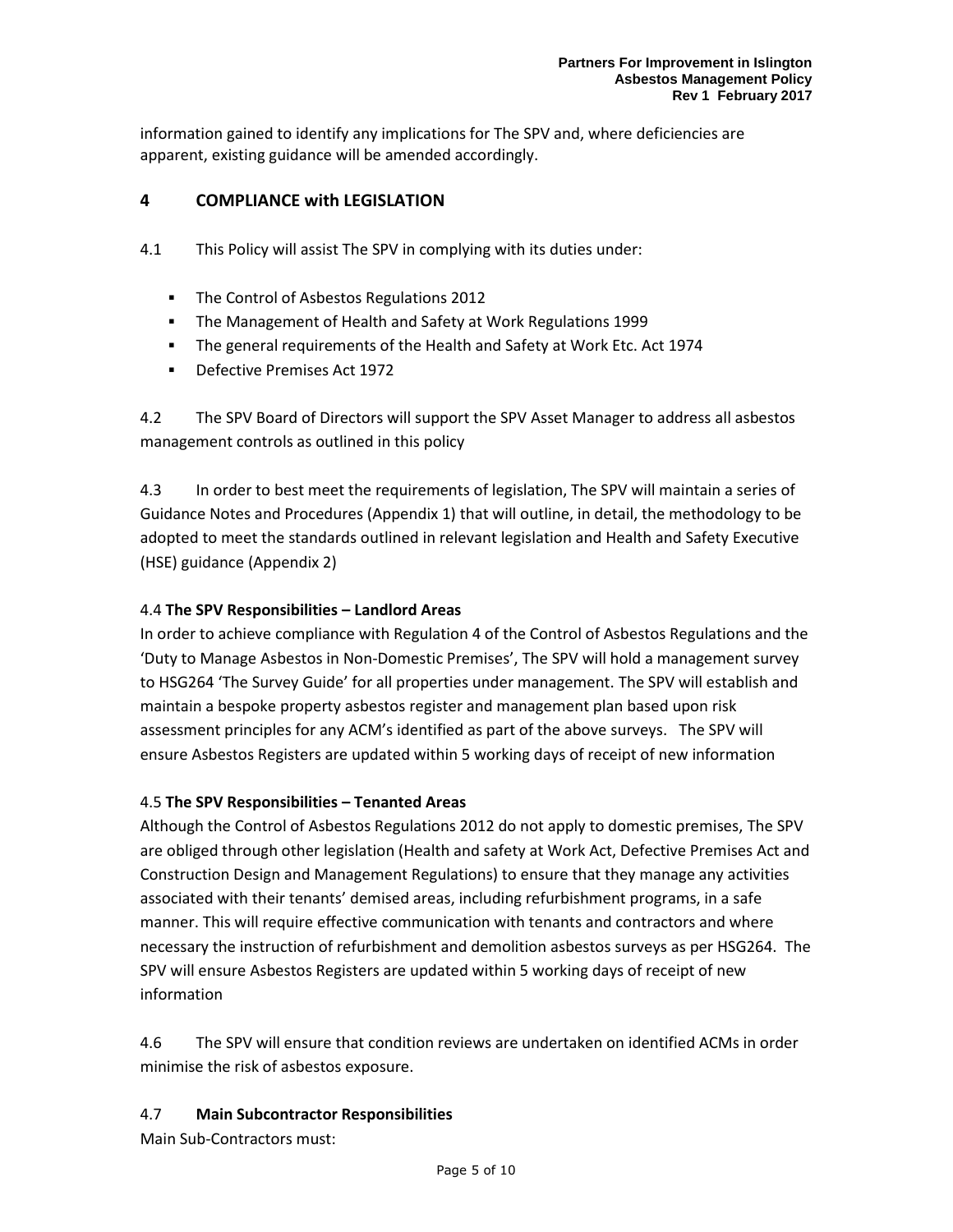- consult the Asbestos Registers prior to commencement of any works
- Provide similar access/information to their Sub-Contractors
- Submit the following to the SPV Contract Administrator within five working days of receipt:
	- o any refurbishment and demolition surveys ordered by themselves
	- o details of any asbestos removals ordered by themselves

## **5 POLICY DOCUMENTATION, IMPLEMENTATION and MAINTENANCE**

5.1 This policy will form the basis for the documentation of The SPV commitment to asbestos management. The framework for the practical implementation of this policy will be underpinned (or supported) by Guidance documents and operational procedures that are listed in the Appendices to this policy.

5.2 All relevant property specific data in relation to the SPV asbestos management program will be posted to the appropriate SPV Asbestos Register. This will include information relating to landlord and tenanted areas and must include surveys report information, management strategies, condition survey information, laboratory results etc

5.3 The SPV, under the leadership of the SPV Asset Manager, undertake to review and amend where necessary the contents of this policy on an annual basis

5.4 The SPV Asset Manager is responsible to the SPV Board of Directors for the implementation of this policy.

- 5.5 The Board of Directors is responsible for ensuring:
	- that suitable resources are made available to manage asbestos management across all The SPV properties
	- that compliance with relevant legislation is achieved
	- that suitable Guidance Notes and Procedures to achieve compliance with legislation and good practice are produced

5.6 The SPV Asset Manager is responsible for ensuring that progress towards the SPV commitments is reported at each Board Meeting

## **6 STAFF COMMUNICATIONS**

6.1 The Managing Director is to ensure that all staff are provided with the necessary information, instruction and training to fulfill their roles and responsibilities as identified in the relevant asbestos management legislation and guidance.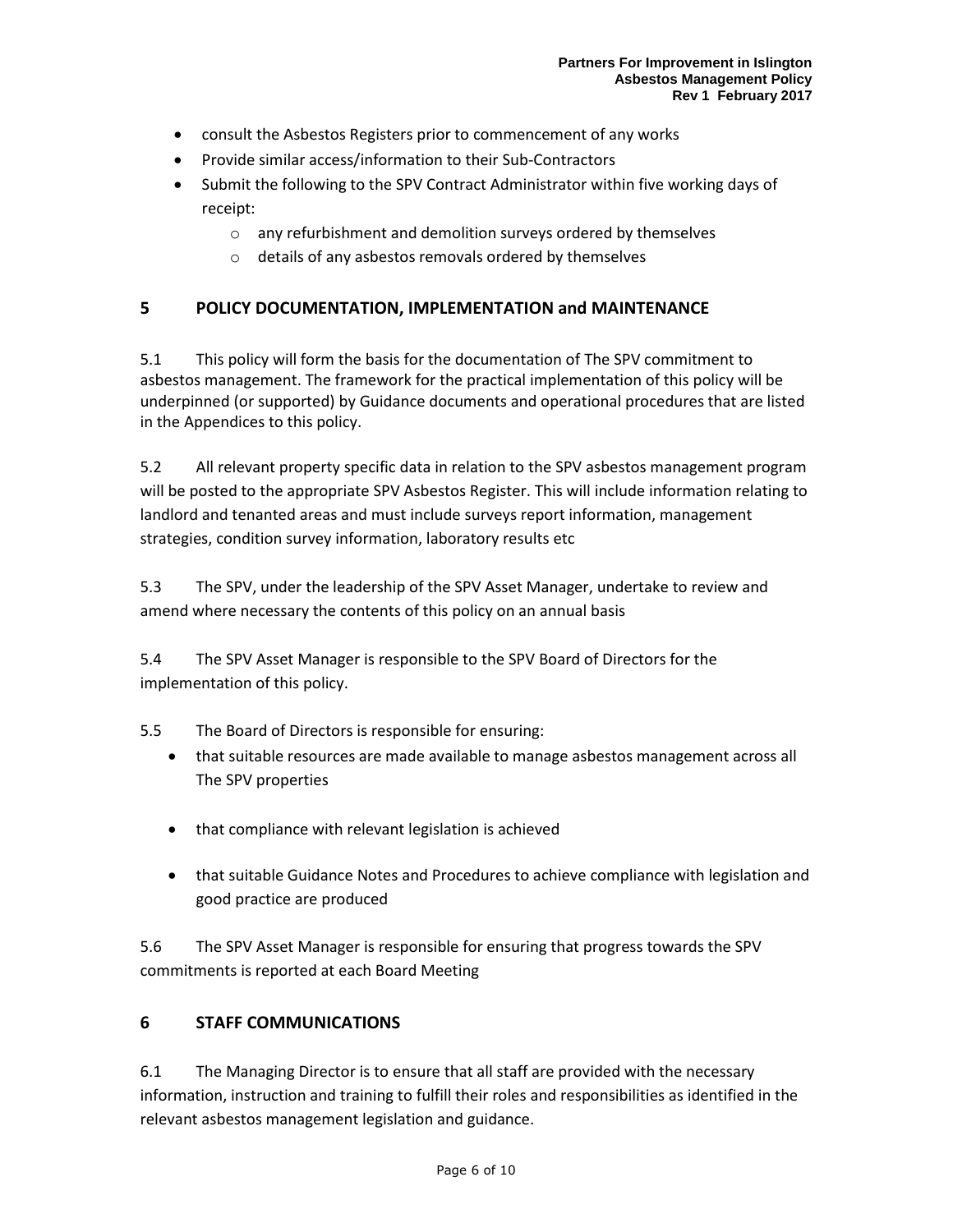6.2 In discharging their duties to staff, the SPV will provide suitable and sufficient instruction and training on the appropriate precautions and actions to be taken by the employees in order to safeguard themselves and other relevant persons on the premises.

6.3 The training provided will cover the contents of any guidance notes which are identified in the Appendices to this policy

## **7 INFORMATION TO TENANTS and other INTERESTED PARTIES**

7.1 The policy will be made freely available to all persons with a legitimate interest in its contents.

7.2 General information about asbestos management will be provided where appropriate to residents through the SPV's resident newsletter and website.

7.3 Any copies of asbestos surveys for demised areas will be supplied to residents at the discretion of management. All health and safety information of relevance to residents must be communicated to them without delay, and this includes information relating to ACM's located in their demise.

7.4 The SPV will ensure that suitable asbestos management information is provided to all relevant persons, prior to commencement of any works on The SPV properties.

#### **8 POLICY AVAILABILITY**

8.1 The SPV confirm that this policy is inclusive. The SPV undertake to publish the policy in appropriate formats in line with the SPV diversity policy. The policy will be made available to all interested parties by publication on the SPV website. The SPV confirm that the policy compliments the SPV Diversity Plan concepts

## **9 REVIEW of POLICY**

9.1 This policy and associated Appendices will be reviewed annually and immediately following major changes to the SPV constitution or Board personnel. This policy will also be reviewed following changes to legislation, the issuing of new national asbestos management guidance and on receipt of enforcement notices from enforcing authorities.

9.2 The Appendices to this policy may be updated at any time, but any changes should only be formally reflected in the policy at the point of annual review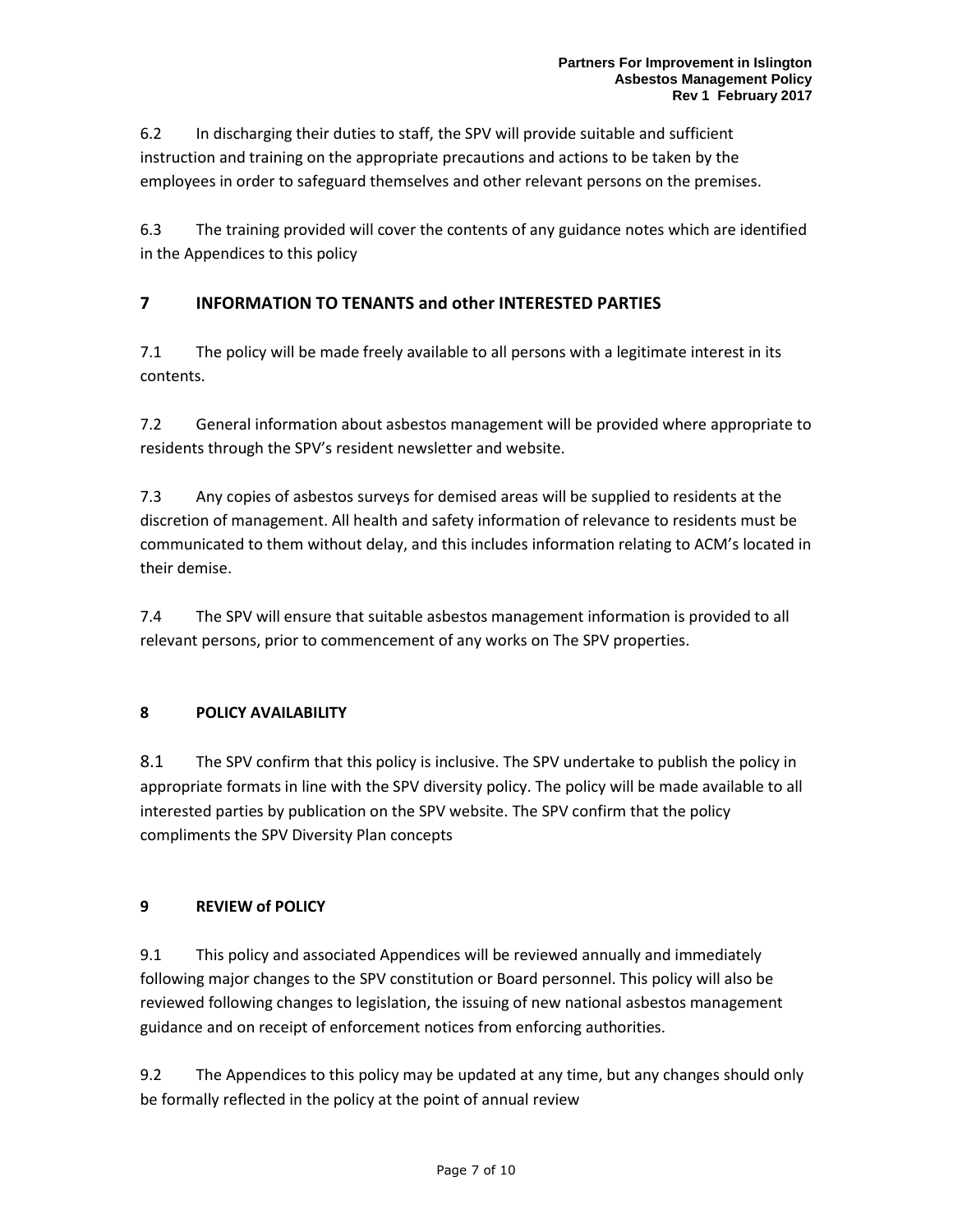**APPENDIX I: The SPV Related Management Procedures**

**APPENDIX II: Relevant Legislation and HSE Guidance**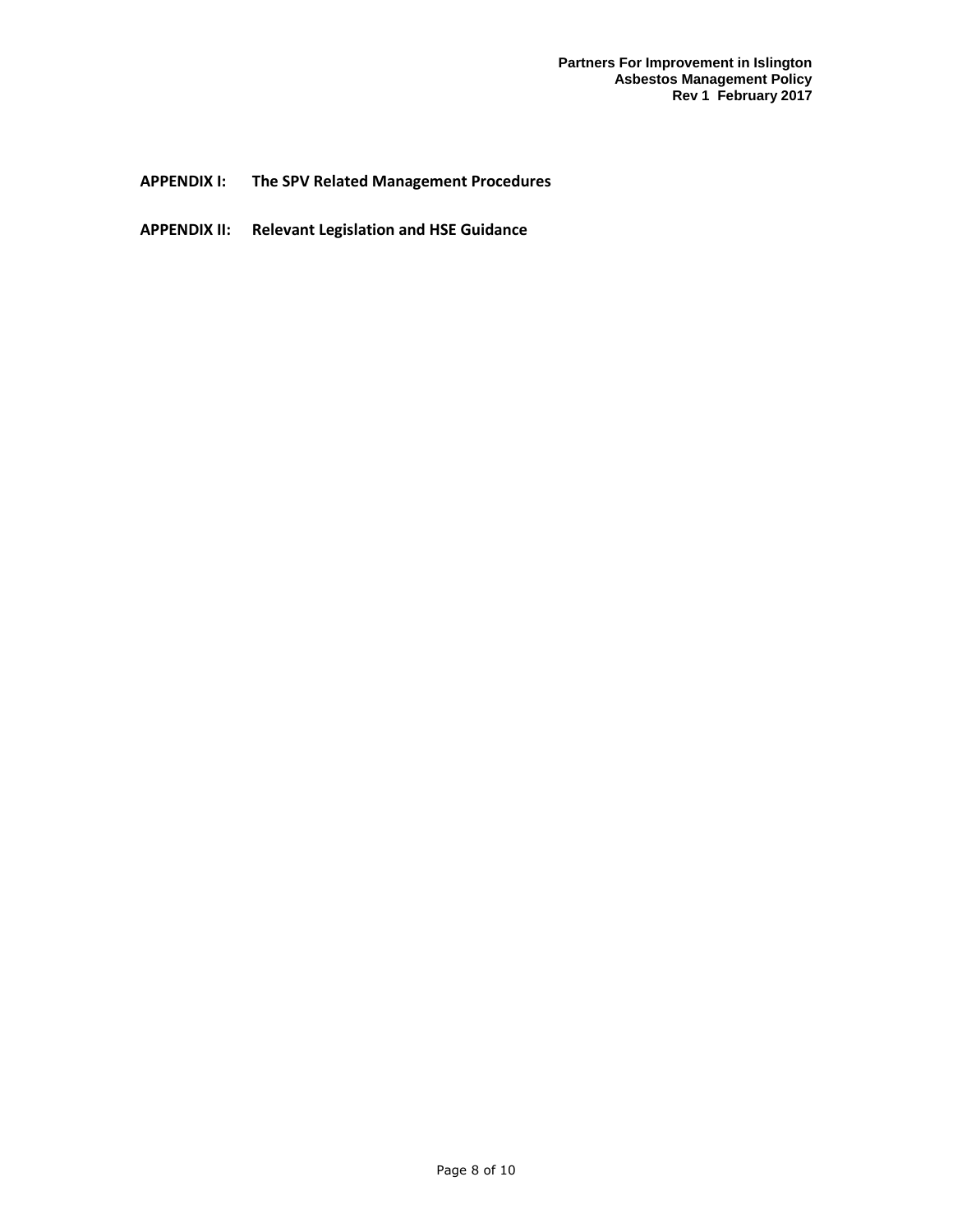#### **APPENDIX I**

## **The SPV Asbestos Management Procedures:**

- Arrangements for
	- o Materials assessment via surveying
	- o Remediation
	- o Exposure Control